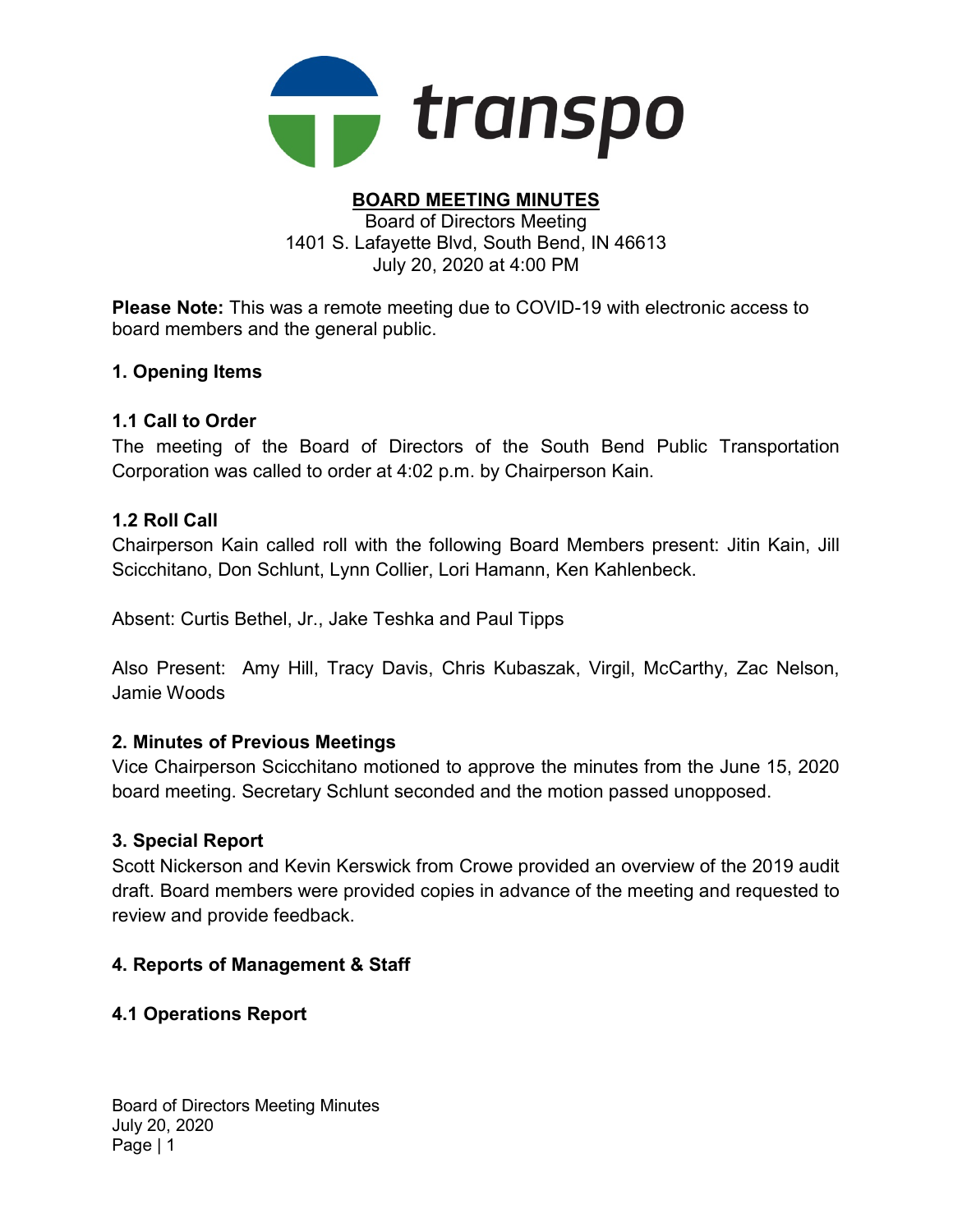General Manager Hill reviewed the June Operations Report noting that fixed route ridership decreased 57.02% compared to June 2019 and 32.79% YTD due to COVID-19.

Access ridership was down 63.71% compared to June 2019 and 51.26% YTD.

The Safety Report showed one (1) preventable accident, one (1) non-preventative accident and no yard accidents.

The Passenger Service Reports were reviewed noting 11 fixed route reports were received with 10 complaints. Four (4) complaints were unsubstantiated, five (5) monitored for future action and one (1) resulting in discipline. One (1) commendation was received.

Access received one (1) complaint.

The full report was included in the board packet.

# 4.2 Finance Report

Controller Kubaszak reviewed the Finance Report noting Passenger Revenue continues to be under budget due to COVID-19. Non-Operating Revenue was over budget due to the first tax installments. Payroll also continues to be under budget with the reduced service schedule and limited overtime.

It was noted the Finance Committee will be meeting monthly to assist with budgeting processing and financial components associated with the strategic plan.

The full report was included in the board packet.

# 4.3 Human Resource Report

Director Davis provided the HR report noting a total employee count of 114. There were four (4) separations including two (2) retirements.

The recruitment of part-time fixed route operators continues with six (6) open positions. Chairperson Kain asked if there was still a need for the part-time operators and Director Davis confirmed yes. General Manager Hill also noted that Transpo has been understaffed on the part-time roster and with resuming regular service and school returning this fall, there is a need for part-time operators to assist with reducing the overtime hours. Transpo has the ability to conduct training classes following all CDC and social distancing guidelines.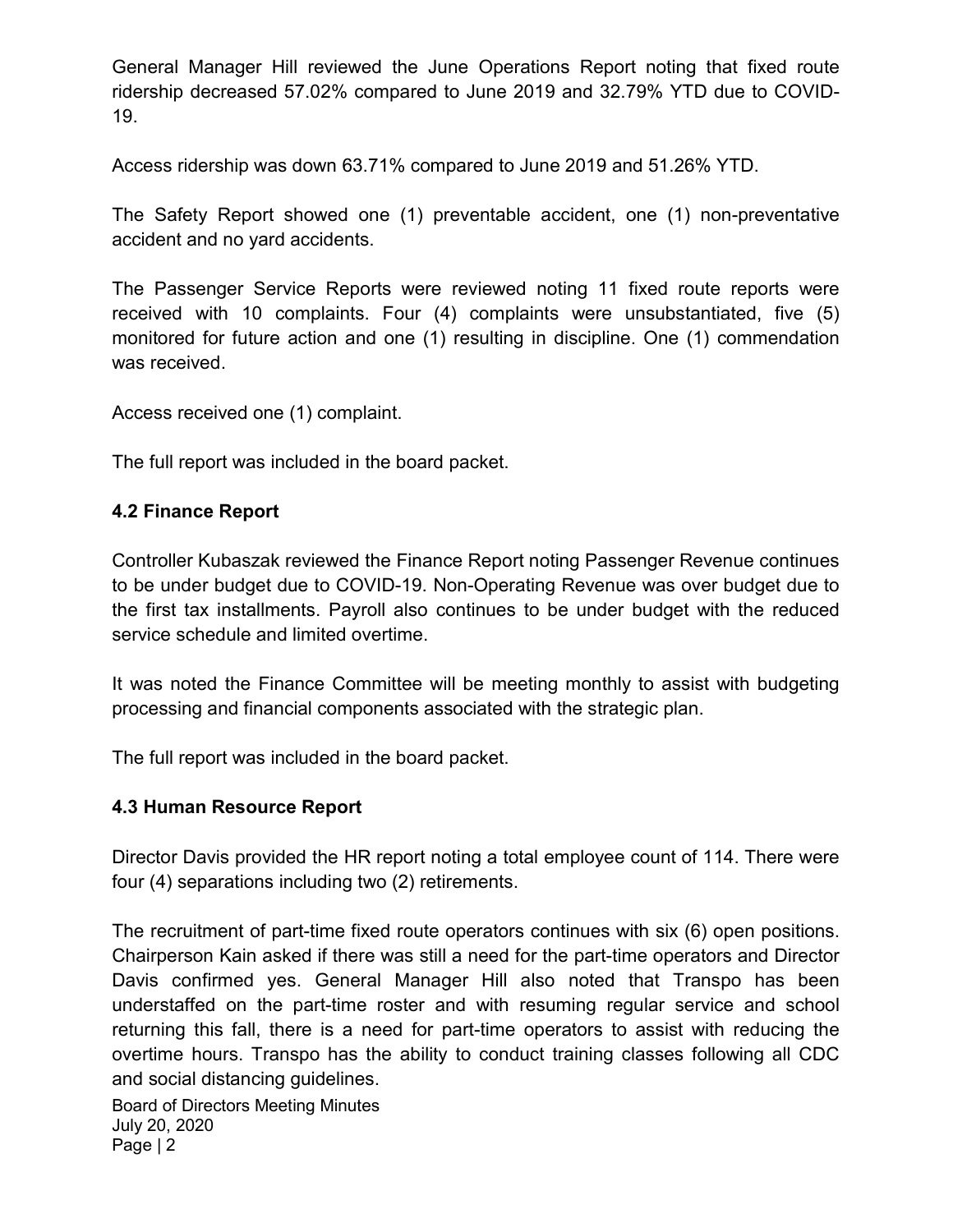The full report was included in the board packet.

# 4.4 Maintenance Report

General Manager Hill provided the Maintenance Report noting there were 19 Preventative Maintenance inspections completed in June.

She provided an update on the operator shields / barriers noting the adjustments in order to reduce the glare issues. Maintenance is moving forward with installing on all buses. In addition, the Maintenance team is adding touchless hand sanitizing dispensers on board all vehicles. The Maintenance team continues to do an exceptional job.

The full report was included in the board packet.

# 4.5 Marketing Report

Director Nelson provided the Marketing Report for May, highlighting the Mission Statement process overview. As part of the Strategic Planning process, Transpo worked with the Drucker Institute to update the organizational Mission Statement. Staff participated in a workshop and the Marketing team conducted listening sessions and requested feedback from all areas of the organization. Board members are invited to follow-up with Zac to provide feedback.

The full report was included in the board packet.

# 4.6 Administrative Report

General Manager Hill provided an update on the return to the regular service schedule noting that ridership is slowly increasing, but still down about 50%. Transpo is requiring passengers to wear a face covering and face masks are available at the Information Booth.

She noted Transpo has been working on multiple ridership programs for the 2020-2021 school year and additional details on several will be included as resolutions in today's meeting.

The full report was included in the board packet.

### 5.0 Introductions to Resolutions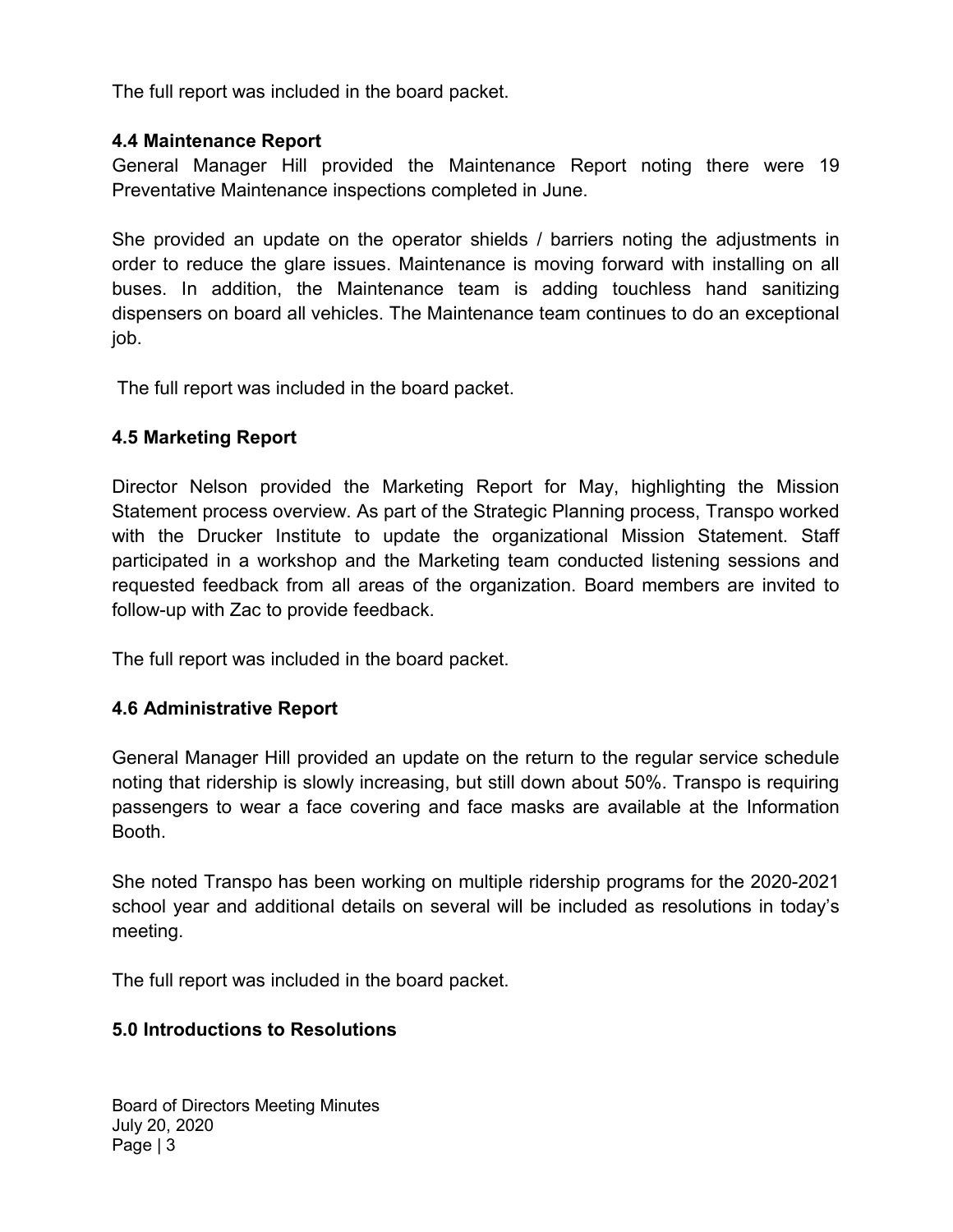Member Hamman left the call prior to the resolutions leaving five board members (quorum) in attendance.

### 5.1 RESOLUTION NO. 32-2020

A RESOLUTION OF THE BOARD OF DIRECTORS OF THE SOUTH BEND PUBLIC TRANSPORTATION CORPORATION, SOUTH BEND, INDIANA APPROVING THE FINANCIAL TRANSACTIONS INCURRED DURING THE MONTH OF JUNE WITHIN THE CORPORATION'S CAPITAL IMPROVEMENT FUND.

**Staff Report:** Investments and payments were made from the Capital Improvement Fund during the month of June. The Corporation's share, which is required by the Federal Government, totaled \$20,200.

Vice Chairperson Scicchitano motioned to approve Resolution 32-2020, Secretary Schlunt seconded the motion. Secretary Schlunt called roll for the vote with all members voting in favor. Motion passed 5-0.

### 5.2 RESOLUTION NO. 33-2020

A RESOLUTION OF THE BOARD OF DIRECTORS OF THE SOUTH BEND PUBLIC TRANSPORTATION CORPORATION, SOUTH BEND, INDIANA APPROVING THE FINANCIAL TRANSACTIONS INCURRED DURING THE PAST 30 DAYS OF JUNE WITHIN THE CORPORATION'S PAYROLL AND TRANSPORTATION FUND

Staff Report: There were a total of 92 checks issued June 1-30 for a total disbursement of \$493,334.14.

Member Collier motioned to approve Resolution 33-2020, Secretary Schlunt seconded the motion. Secretary Schlunt called roll for the vote with all members voting in favor. The motion passed 5-0.

### 5.3 RESOLUTION NO. 34-2020

A RESOLUTION OF THE BOARD OF DIRECTORS OF THE SOUTH BEND PUBLIC TRANSPORTATION CORPORATION, SOUTH BEND, INDIANA AUTHORIZING MANAGEMENT TO EXERCISE THE FIRST OF TWO (2) ONE-YEAR OPTIONS WITH THE UNIVERSITY OF NOTRE DAME, SAINT MARY'S COLLEGE AND HOLY CROSS COLLEGE.

Staff Report: The contract for the Sweep route with Notre Dame, Saint Mary's and Holy Cross renewed in 2019. The one year option includes a 3% in the hourly service rate.

Vice Chairperson Scicchitano motioned to approve Resolution 34-2020, Secretary Schlunt seconded the motion. Secretary Schlunt called roll for the vote with all members voting in favor. The motion passed 5-0.

### 5.4 RESOLUTION NO. 35-2020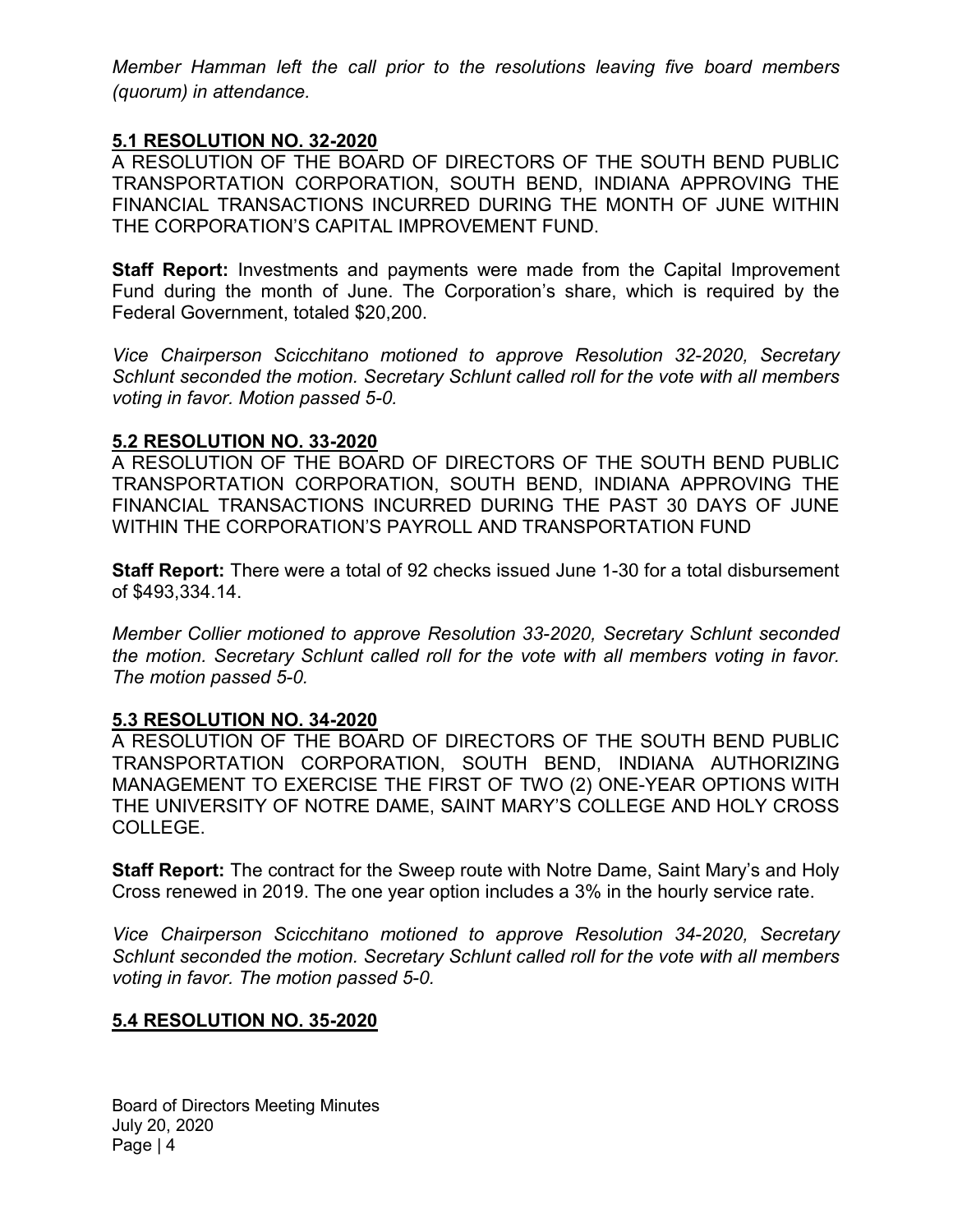A RESOLUTION OF THE BOARD OF DIRECTORS OF THE SOUTH BEND PUBLIC TRANSPORTATION CORPORATION, SOUTH BEND, INDIANA APPROVING A RENEWAL AGREEMENT WITH IVY TECH COMMUNITY COLLEGE.

Staff Report: The terms of the contract remain the same. Ivy Tech students, faculty and staff may ride Transpo fixed routes at no charge (with valid ID and validation sticker from Ivy Tech) and Ivy Tech is billed a discounted rate per ride.

Secretary Schlunt motioned to approve Resolution 35-2020. Vice Chairperson Scicchitano seconded the motion. Secretary Schlunt called roll for the vote with all voting in favor. Motion passed 5-0.

# 5.5 RESOLUTION NO. 36-2020

A RESOLUTION OF THE BOARD OF DIRECTORS OF THE SOUTH BEND PUBLIC TRANSPORTATION CORPORATION, SOUTH BEND, INDIANA APPROVING THE PURDUE POLYTECHNIC HIGH SCHOOL RIDERSHIP PROGRAM FOR THE 2020- 2021 SCHOOL YEAR.

**Staff Report:** The ridership program will allow PPHS students, with valid ID, to ride any Transpo fixed route. PPHS will be billed a discounted rate per ride.

Chairperson Kain asked if there would be any change to service and General Manager Hill explained it would utilize existing routes so there is no service change or additional cost to Transpo. Member Collier asked if students could ride anywhere and it was confirmed they were eligible to ride any routes. Member Kahlenbeck asked if they were able travel outside of to and from school. It was agreed with PPHS that students could ride any time and PPHS would be charged the discounted rate.

Secretary Schlunt motioned to approve Resolution 36-2020. Vice Chairperson Scicchitano seconded the motion. Secretary Schlunt called roll for the vote with all voting in favor. Motion passed 5-0.

### 5.6 RESOLUTION NO. 37-2020

A RESOLUTION OF THE BOARD OF DIRECTORS OF THE SOUTH BEND PUBLIC TRANSPORTATION CORPORATION, SOUTH BEND, INDIANA ADJUSTING THE SECTION 5310 CAPITAL ASSISTANCE AWARD GRANTS.

**Staff Report:** The grants were approved by the board last month. Once the vehicle pricing was finalized, there were slight adjustments in the total costs for the grant recipients. Since there are remaining grant funds available, it was recommended to adjust the grant awards.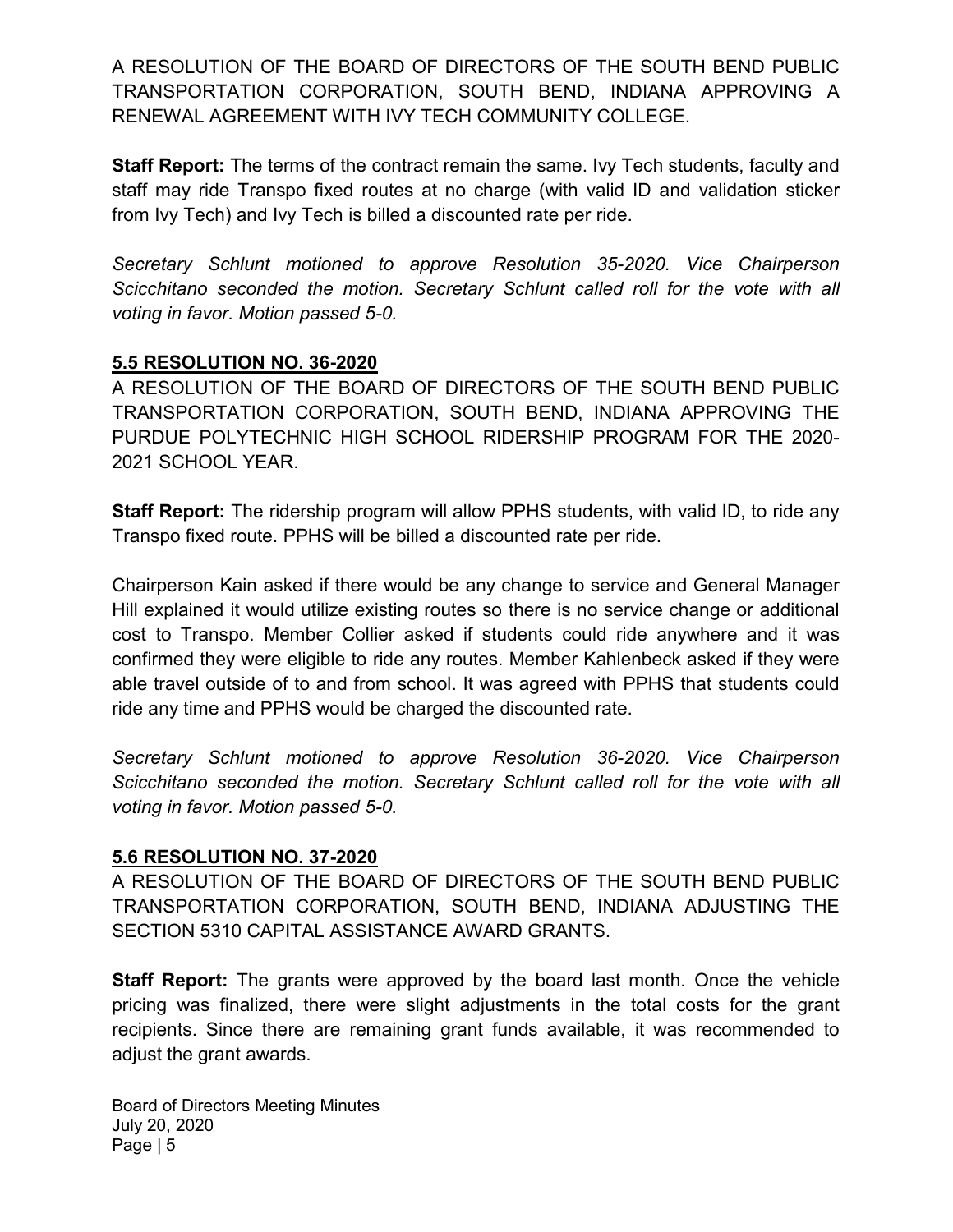Chairperson Kain asked the total adjustment of the awards. Controller Kubaszak responded about \$3-4,000. This is at no cost to Transpo since Transpo is the administrator of the grant fund.

Secretary Schlunt motioned to approve Resolution 37-2020. Member Collier seconded the motion. Secretary Schlunt called roll for the vote with all voting in favor. Motion passed 5-0.

# 5.7 RESOLUTION NO. 38-2020

A RESOLUTION OF THE BOARD OF DIRECTORS OF THE SOUTH BEND PUBLIC TRANSPORTATION CORPORATION, SOUTH BEND, INDIANA AUTHORIZING MANAGEMENT TO ENTER INTO A CONTRACT FOR THE REPLACEMENT OF THE FIRE SUPPRESSION SYSTEM AT SOUTH STREET STATION.

**Staff Report:** An RFP was issued for the fire suppression system updates. Based on review of the proposals, staff recommends contracting with Pemberton Davis Electric, LLC to complete the upgrades.

Chairperson Kain asked about the timeframe for the upgrades and Controller Kubaszak responded 60-120 days for ordering the system and installation. Member Collier asked if the same company would be installing the system. General Manager Hill confirmed the contract award is for the system and complete installation.

Secretary Schlunt motioned to approve Resolution 38-2020. Vice Chairperson Schlunt seconded the motion. Secretary Schlunt called roll for the vote with all voting in favor. Motion passed 5-0.

# 5.8 RESOLUTION NO. 39-2020

A RESOLUTION OF THE BOARD OF DIRECTORS OF THE SOUTH BEND PUBLIC TRANSPORTATION CORPORATION, SOUTH BEND, INDIANA AUTHORIZING MANAGEMENT TO ENTER INTO AN AGREEMENT FOR A&E SERVICES FOR AN UNLEADED FUEL TANK AT TRANSPO.

Staff Report: Controller Kubaszak reported that Transpo's unleaded fuel usage as increased due to newer paratransit vans. By the end of 2020, 18 of the 21 vans will be unleaded with the additional three in 2021. This brings the unleaded fleet to 30 vehicles. Transpo currently fuels unleaded vehicles at the City of South Bend's pump which takes an estimated 20 minutes per vehicle. The A&E firm would oversee the design, assessment of fuel system requirements and installation.

Board of Directors Meeting Minutes July 20, 2020 Page | 6 There was discussion regarding overall project cost, which would be determined through the A&E process, potential cost savings and return on investment. The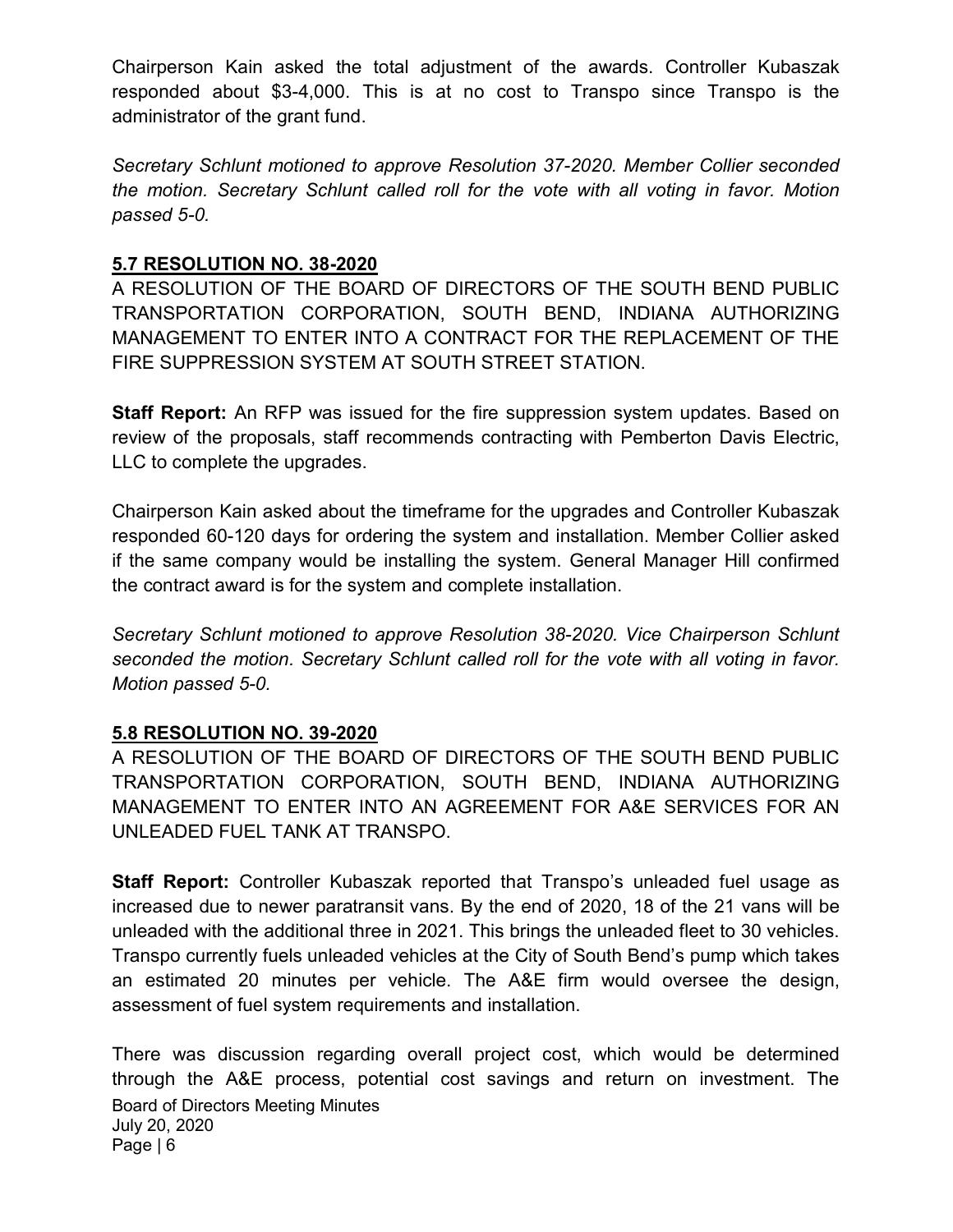consensus was to table the resolution to the August meeting while staff provides additional information for review.

Secretary Schlunt motioned to table the resolution. Member Collier seconded the motion. Secretary Schlunt called roll with all members voting in favor. Motion passed 5- 0.

### 5.9 RESOLUTION 40-2020

Resolution was removed from the agenda prior to the meeting.

# 5.10 RESOLUTION 41-2020

A RESOLUTION OF THE BOARD OF DIRECTORS OF THE SOUTH BEND PUBLIC TRANSPORTATION CORPORATION, SOUTH BEND, INDIANA APPROVING THE SERVICE AGREEMENT WITH SCHOOL CITY OF MISHAWAKA.

Staff Report: Transpo provides school tripper service for John Young Middle School and Mishawaka High School. The agreement would increase the rate per day over the next three school years.

Member Kahlenbeck stated he would like to recuse himself from the vote since he is employed by School City of Mishawaka. Without quorum, the board was unable to vote on Resolution 41-2020.

### 6. Any Other Motions

6.1 Pension Audit – Controller Kubaszak reviewed the audit noting the financial management has transition to 1<sup>st</sup> Source Bank. The audit was position with no findings.

Secretary Schlunt motioned to approve the audit. Member Collier seconded the motion. Secretary Schlunt called roll with all members voting in favor. Motioned passed 5-0.

### 7. Chairperson's Report

Chairperson Kain asked that all board members review the Crowe audit and provide feedback to either him or General Manager Hill. He noted the Finance Committee will continue to be involved in the budgeting process and once budget presentation dates will be shared with board members. Members are encouraged to participate in the process.

# 8. All Other Unfinished Business, Including New Business

None

### 9. Privilege of the Floor